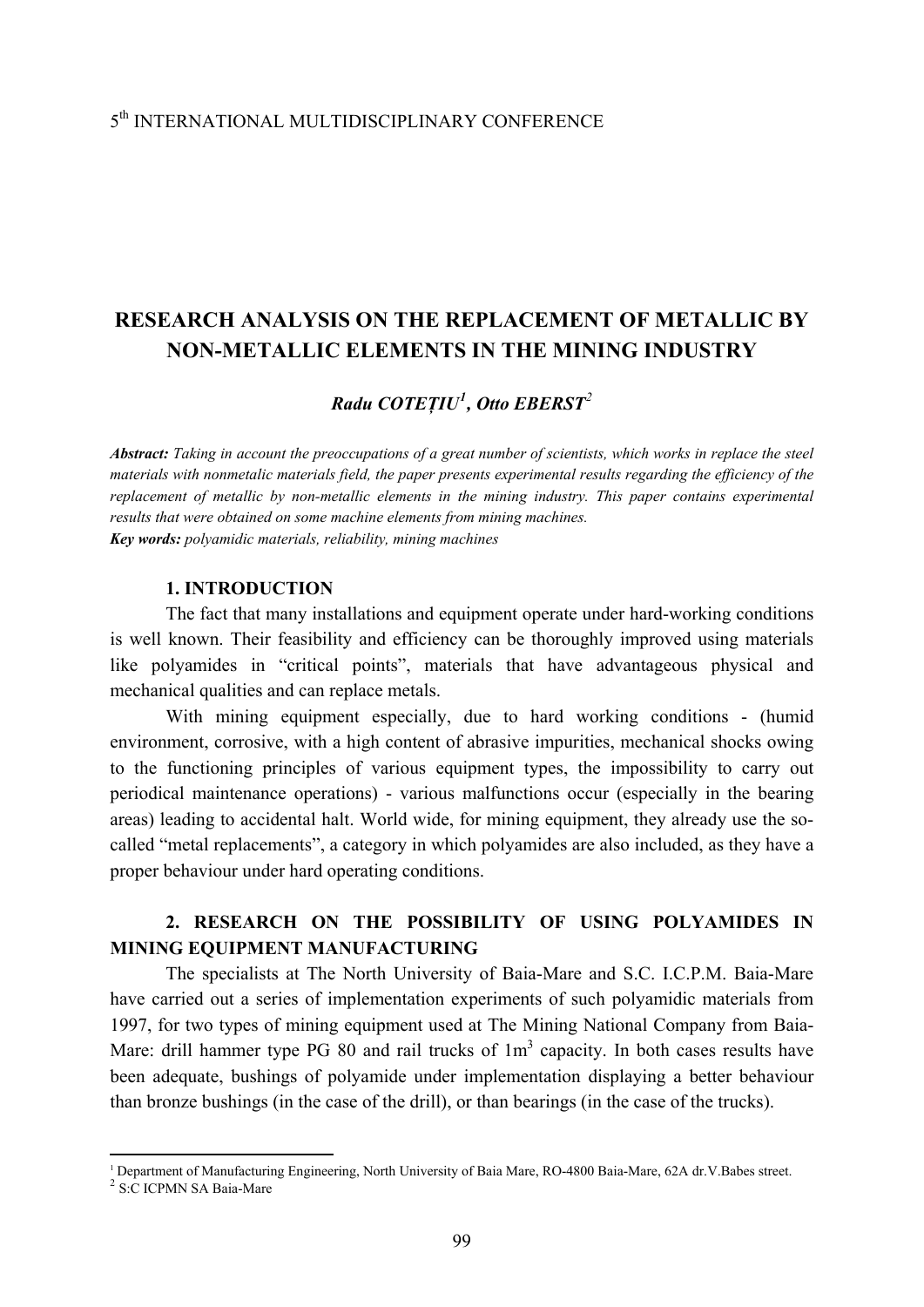The very good operation of the roto-percussion drills is conditioned, among others, by the use of the prescribed oil for the air greasers, and by its feeding with compressed air, devoid of solid impurities and with an ever reduced percentage of humidity.

Also, the non-admissible wears and clearances that occur in operation lead to the premature removal of these drills.

A sensitive point of drill PG 80 is its bushings that are made of bronze at present (CuSn12). Taking into account the above, two hammer drills with polyamidic material bushings have been equipped at EM Baia-Sprie: *ERTALYTE Tx*, of *TERAMID* respectively, replacing the original bronze bushings *Cu Sn12*.

The *ERTALYTE Tx* material is a polymer basing on polyethylenetereftalat with added polytetrafluoride of ethylene (PTFE) conferring it special self-lubricating properties and resistance to wear, being especially indicated in the case of bearings for hard conditions. Compared to the TERAMID polyamide, this material has a critical rate of the product "*p.v*." which is higher, conferring it a better behaviour, under special conditions (without lubrication and in an environment with more impurity).

The material characteristics values, which are important in mechanical elements functioning, are: density; ultimate tensile strength; temperature range; linear expansion coefficient; flashover voltage; resilience.

The working conditions of the drill were those underground, that is:

- bushing strain at abrasive wear (a high dust and humidity environment, faulty lubrication);
- mechanical shocks due to the drill functioning principle;
- rotation of axis on which the bushings are placed : 800 rpm;
- work temperature  $-5,45$  °C;
- number of working hours per shift: 3h.

After about 100 working hours, measurements were made that showed higher wear than in the case of *TERAMID* bushings.

The measurements were carried out by IRD Fast Track equipment in the areas in which the original bronze bushings were replaced by *ERTALYTE Tx* bushings, *TERAMID* respectively. Both hammer drills were dismounted for revision after about 400 hours of working. The results of the vibration measurements were confirmed by the measurement of wear for these bushings; those made of *TERAMID* had wears 30-40% higher than those made of *ERTALYTE Tx*. From measurements made, and on the observation while working with drills equipped with bushings made of *ERTALYTE Tx*,, the following conclusions result:

> - the reliability of TERAMID bushings is of approximately 400 hours and of those of *ERTALYTE Tx* of about 600 hours;

> - both polyamides are good for manufacturing bushings for PG80 drill, having a higher durability than brass (CuSn12) at present used for the manufacturing of bushings.

As many PG80 drills display changes compared to the original manufacturing documentation, (mending level and various manufacturing versions) these bushings can be manufactured for each drill, after dismounting;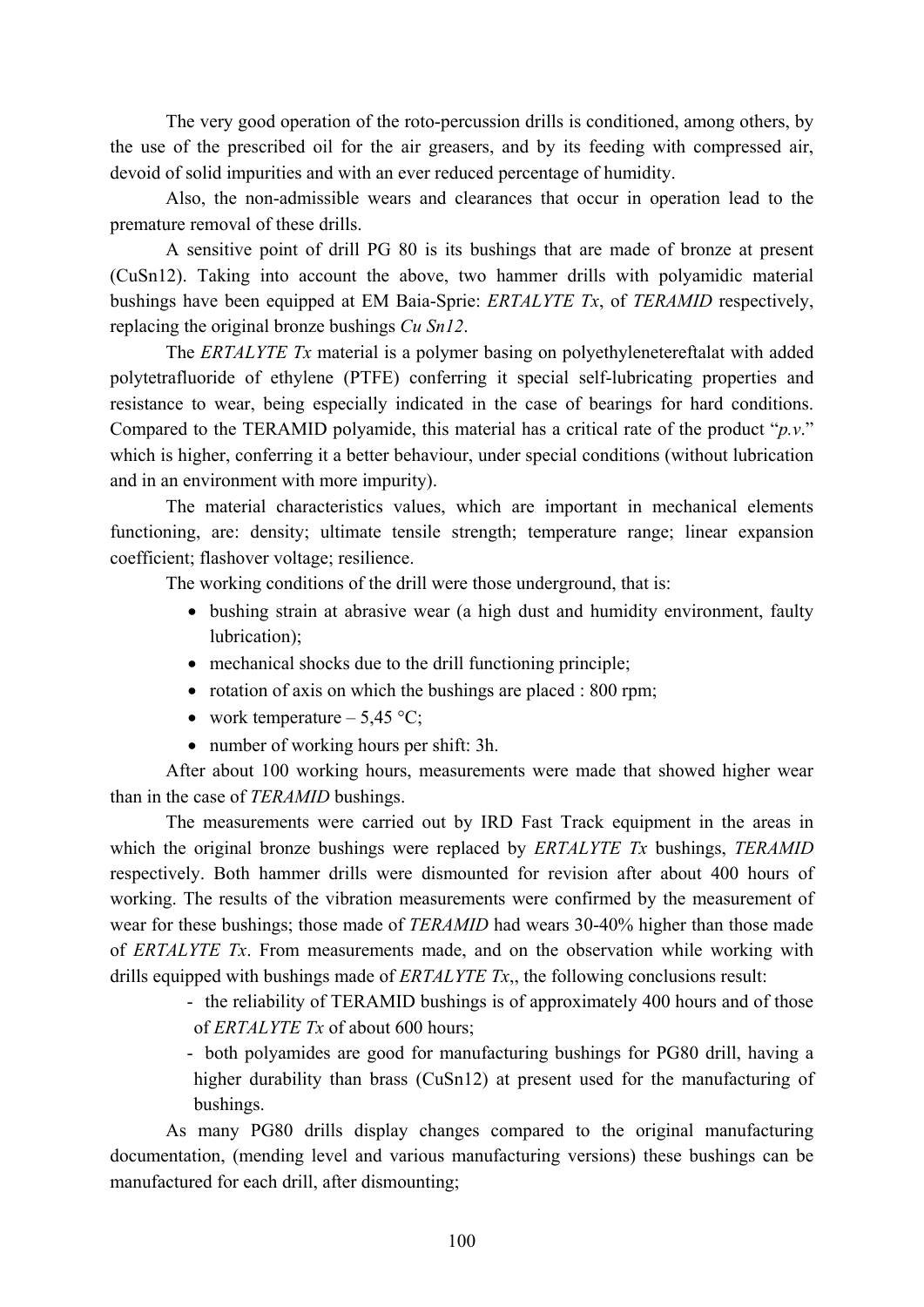The durability of these bushings highly depends on the manner in which the adjustment between the shaft and the bushing is established and done, and bushing and case respectively.

#### **Research on the replacing possibilities of bearing at truck wheels**

At present, in the mining area of Mining National Company from Baia-Mare, for the transportation of ore underground, they exclusively use one-cubic-meter fixed-box mine trucks, whose sensitive point is the premature destruction of bearings at the wheel trains.

The low durability of bearings has as main cause the precarious state of rail transport tracks (pronounced dishevelment at track joints, non-parallel tracks, lack of traverses and track-fixing elements, many portions covered by mine water), and also their weak tightening. Due to these conditions, in the rolling-friction bearings, supplementary shock strain occurs and at high axial loads, which combined by the penetration of impurities in the bearing area, lead to their rapid deterioration.

To solve these problems, the bearings at the wheel trains were replaced by conical bushings of polyamide of the TERAMID type. This replacement of bearings was done at three trucks, one at EM Baia-Sprie, one at EM Săsar and one at EM Borşa.

The testing was made under specific working conditions:

- Temperature of environment 0-40 C,
- Humid environment with a high dust content,
- Mass of empty track: 560 kg,
- Mass of truck load: 1850 kg,
- Moving speed: 30 km/h,
- Track width 600 mm,
- Operating running diameter 350 mm.

At the bushings of the truck wheels at EM Baia Sprie, made of polyamide of the TERMAID type (bisulphide of molybdenum added), after a drive of about 300 km, the wheels were dismounted for checking, normal wear of bushings being observed. The bushing wears were within the limit of 0,4-1,2 mm, being higher at the conical bushings in the exterior of the wheel. The clearance formed could be removed by tightening the control crown nut.

In the case of the truck at EM Săsar, the wheels were dismounted for checking after a drive of about 300 km. It was observed that the lubricating vaseline was impregnated with mine water and mud, that explaining the hard rolling of wheels. Also, they observed normal wear on bushings. That can be eliminated through the crown nut control system.

At EM Borsa, the materials used for the bushings of the truck wheel were: *TERAMID* nature – for two wheels and *ADDED TERAMID* – for the other two wheels.

After a drive of approximately 400 km, the wheels were dismounted for checking and control, and the wear of the four wheels was also measured. After the measurements, the added material confirmed the better properties of self-lubrication, the wear of the bushings made of this material being more reduced. On the basis of measurements carried out, and taking into account the fact that the maximum limit of radial wear of the bushings is about 2 mm, the durability of a bushing set of *TERAMID* nature is about 500 km, and of the bushings